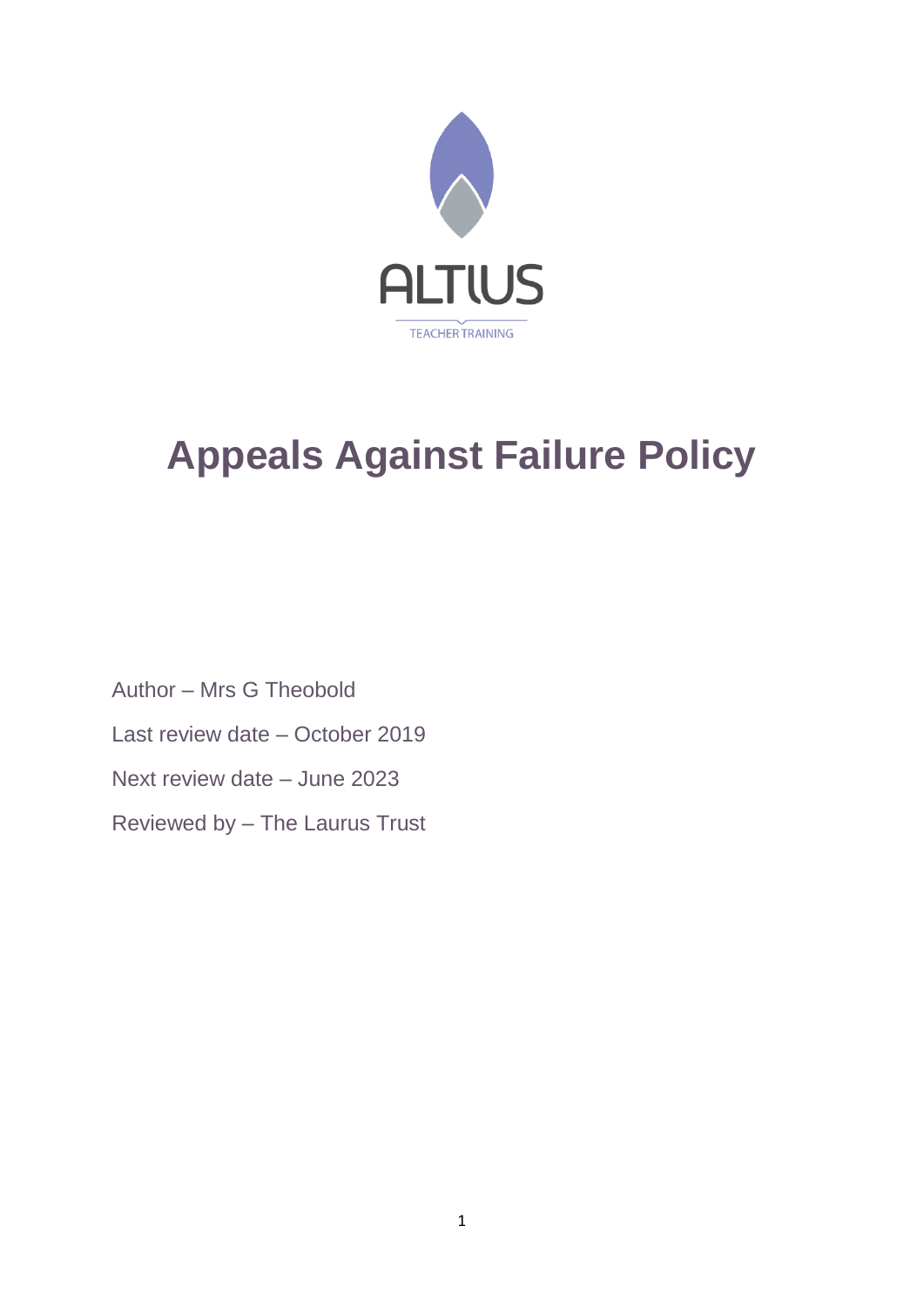# **Appeals against Failure policy**

# **Aims and values**

Altius Teacher Training is committed to ensuring that all Associate Teachers are treated fairly and with consideration. We recognise that we have a responsibility to ensure high and consistent standards in our role as a training provider. We recognise the right of the Associate Teacher to question judgements that have been made about their progress or ability to meet the Teachers' Standards for Qualified Teacher Status. We aim to ensure that our judgements are consistent and fair and benchmarked against other ITT providers.

This policy covers appeals against:

- Failure of the Classroom Practice
- To engage fully in training programme
- Failure to complete written tasks

## **Leadership and Management**

Altius Teacher Training Strategic Board is responsible for:

- Appointing an Independent Appeals Panel
- Ensuring that the policy is working in practice
- Monitoring the success of the policy
- Identifying any failures of the policy
- Addressing and resolving any failure of the policy
- Benchmarking qualitative judgements against other providers

The Independent Appeals Panel is responsible for:

- Implementing appeal procedures
- Presenting evidence to the Assessment Board and Strategic Board

The Head of Programme is responsible for:

- Ensuring that the Associate Teachers are aware of the procedures
- Presenting evidence as required by the Independent Appeals Panel

The Independent Appeals Panel has a membership of three people:

- Chair of the Panel who will make the final recommendation to the Assessment Board and Strategic Board.
- A member of the Quality Assurance Board
- A Partnership School Head Teacher

#### **Procedures**

## **If an Associate Teacher fails classroom practice there is a right of appeal against the decision.**

# **Failure of Classroom Practice**

If an Associate Teacher is identified as having difficulty meeting the standards on Placement A, in the first instance the Cause for Concern procedures will be followed.

Before the next phase of the Classroom Practice begins, the Head of Programme will meet with the Associate Teacher and relevant staff to discuss how best to support the Associate Teacher. Should there still be concerns about the Associate Teacher's performance in the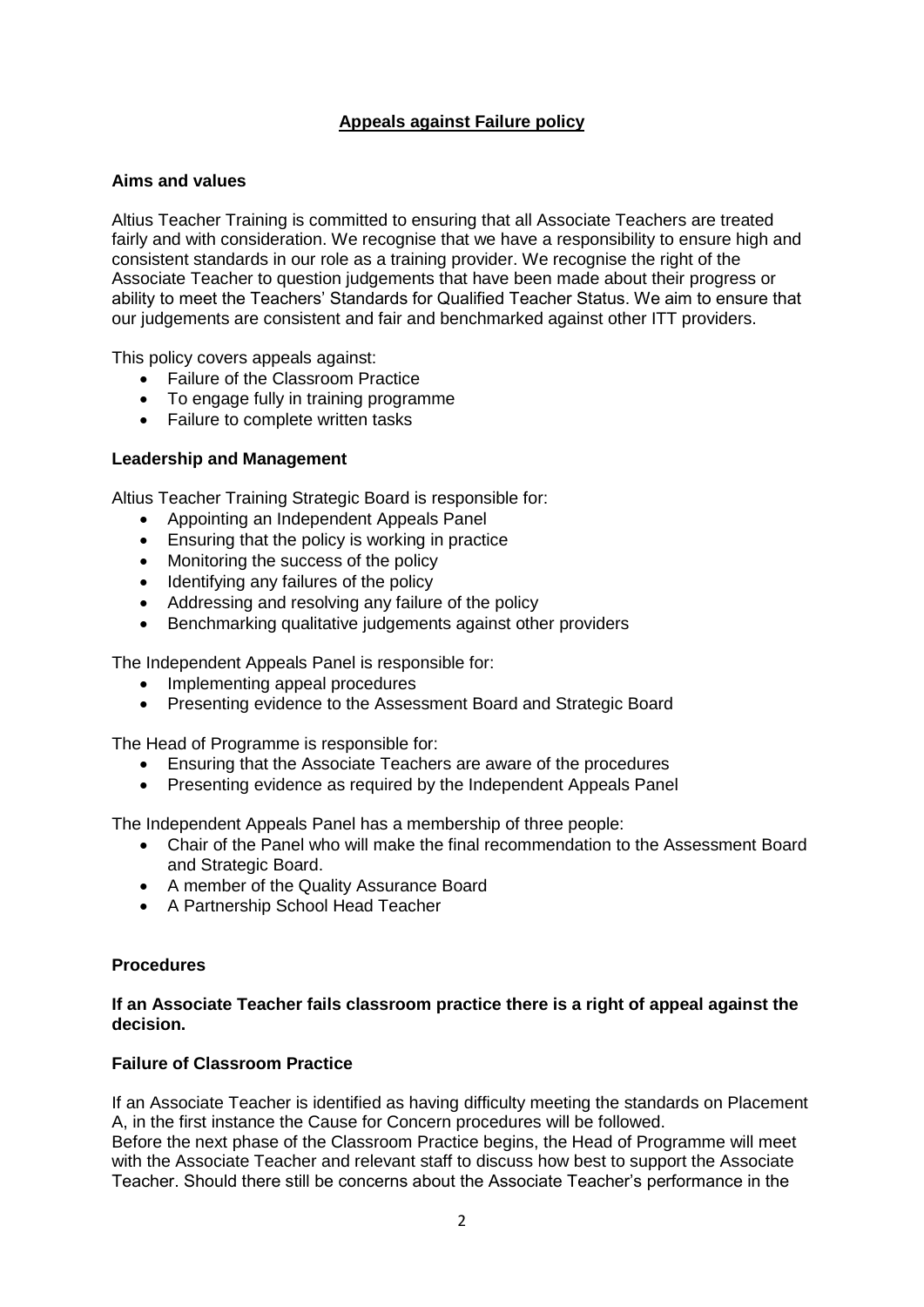classroom at the end of the autumn term, the Head of Programme will hold further discussions and decide on a course of action.

If, after all the options have been explored, the Associate Teacher is still not meeting the standards, the decision may be taken that the Associate Teacher has failed the Classroom Practice or, if there are extenuating circumstances, a deferral or an extension may be offered.

An Associate Teacher who wishes to make an appeal against failure of the Classroom Practice has the right to appeal to an Independent Appeals Panel appointed by the Strategic Board. All supporting documentation from the Associate Teacher, the placement school, the Programme Leadership Board and the relevant staff will be carefully considered by the Appeals Panel which will then decide whether or not to uphold the decision. The Associate Teacher will be informed of their decision in a Completion of Procedures letter.

Where an Associate Teacher makes a successful appeal against failed assessment within the Classroom Practice, the Associate Teacher will be required to re-sit the placement. The Independent Appeals Panel will make arrangements to observe the Associate Teacher at least twice during the re-sit period.

If the Associate Teacher's appeal is unsuccessful and they feel that the outcome of the Independent Appeals Panel is not satisfactory then the Associate Teacher has the right to complain to the Office of the Independent Adjudicator. The OIA **must receive** an Associate Teacher's Complaint Form **within twelve months** of the date of the Completion of Procedures Letter.

# **Appeals against disciplinary action**

An Associate Teacher who wishes to appeal against disciplinary action taken must write to the Head of Programme. The Strategic Board will consider all the evidence and advise the Associate Teacher of the outcome in writing. If the Associate Teacher feels that the outcome of the Strategic Board's investigation is not satisfactory then the Associate Teacher has the right to request that the complaint be brought to an Independent Appeals Panel. The Independent Appeals Panel will consider all the evidence and advise the Associate Teacher of the outcome in a Completion of Procedures letter. If the Associate Teacher feels that the outcome is, again, not satisfactory, then the Associate Teacher has the right to complain to the Office of the Independent Adjudicator. The OIA **must receive** an Associate Teacher's Complaint Form **within twelve months** of the date of the Completion of Procedures Letter.

#### **Monitoring**

Altius Teacher Training Strategic Board will monitor the implementation of the policy by:

- Investigating Associate Teacher awareness of the policy
- Scrutinising the evidence presented to the Appeals Panel following an appeal
- Benchmarking the judgements made based upon the evidence against other providers